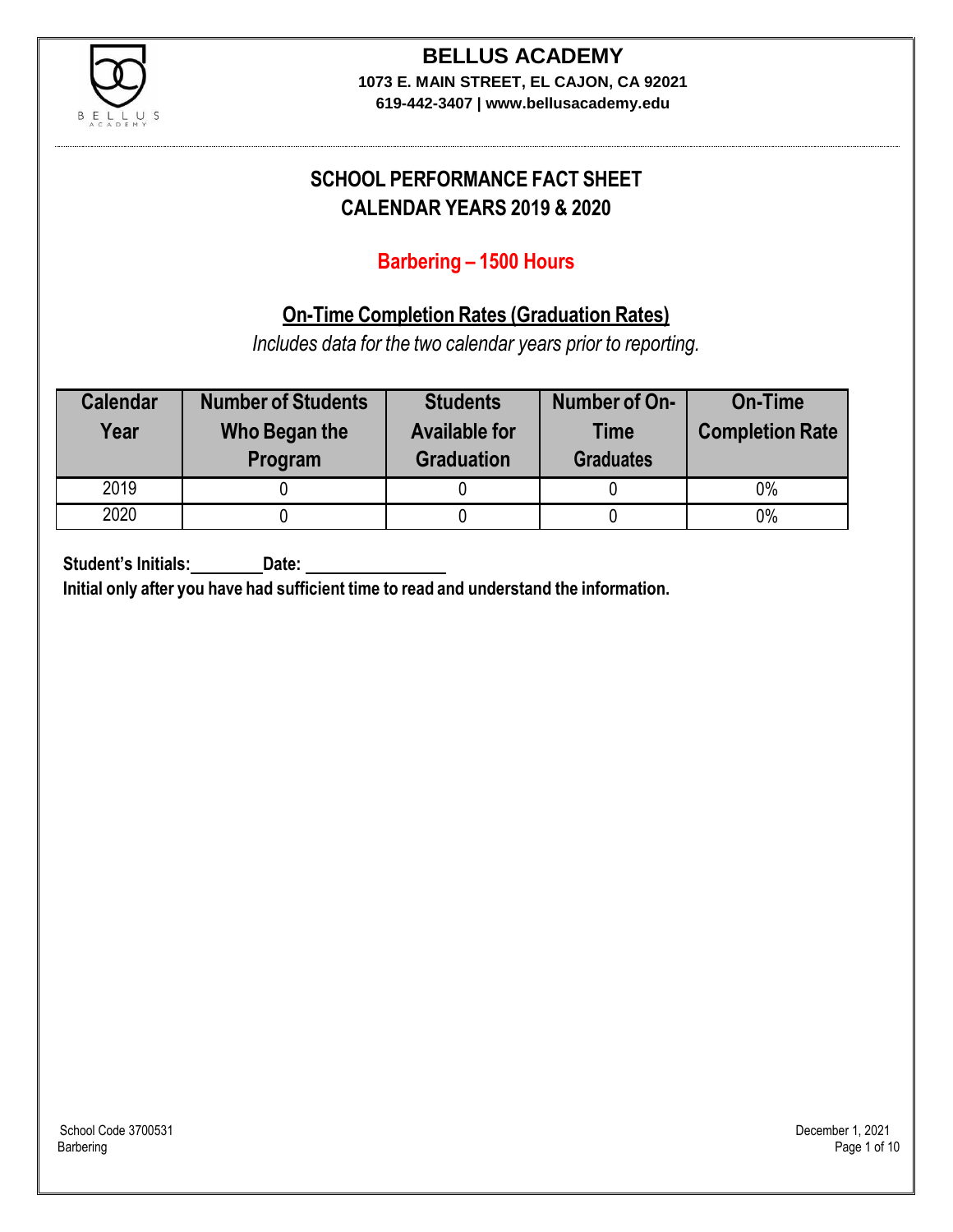

## **BELLUS ACADEMY 1073 E. MAIN STREET, EL CAJON, CA 92021**

**619-442-3407 | www.bellusacademy.edu**

#### **Job Placement Rates** *(includes data for the two calendar years prior to reporting)*

| <b>Calendar</b> | Number of                                                | <b>Number of</b> | <b>Graduates</b>                          | <b>Graduates</b>                | <b>Placement Rate %</b>                |
|-----------------|----------------------------------------------------------|------------------|-------------------------------------------|---------------------------------|----------------------------------------|
| Year            | <b>Students</b><br><b>Who</b><br><b>Began</b><br>Program | <b>Graduates</b> | <b>Available for</b><br><b>Employment</b> | Employed in the<br><b>Field</b> | <b>Employed in the</b><br><b>Field</b> |
| 2019            |                                                          |                  |                                           |                                 |                                        |
| 2020            |                                                          |                  |                                           |                                 |                                        |

You may obtain from the institution a list of the employment positions determined to be in the field for which a student received education and training by contacting the Admissions Representative at this institution.

#### **Gainfully Employed Categories** *(includes data for the two calendar years prior to reporting)*

| <b>Calendar Year</b> | <b>Graduate Employed</b><br>in the Field<br>20-29 Hours Per<br><b>Week</b> | <b>Graduates Employed in the</b><br><b>Field at Least 30 Hours Per</b><br><b>Week</b> | <b>Total Graduates</b><br><b>Employed in the</b><br><b>Field</b> |
|----------------------|----------------------------------------------------------------------------|---------------------------------------------------------------------------------------|------------------------------------------------------------------|
| 2019                 |                                                                            |                                                                                       |                                                                  |
| 2020                 |                                                                            |                                                                                       |                                                                  |

## **Part-Time vs. Full-Time Employment**

#### **Single Position vs. Concurrent Aggregated Position**

| <b>Calendar Year</b> | <b>Graduates</b><br><b>Employed in the</b><br><b>Field in a Single</b><br><b>Position</b> | Graduates Employed in the<br><b>Field in Concurrent</b><br><b>Aggregated Positions</b> | <b>Total Graduates</b><br><b>Employed in the</b><br><b>Field</b> |
|----------------------|-------------------------------------------------------------------------------------------|----------------------------------------------------------------------------------------|------------------------------------------------------------------|
| 2019                 |                                                                                           |                                                                                        |                                                                  |
| 2020                 |                                                                                           |                                                                                        |                                                                  |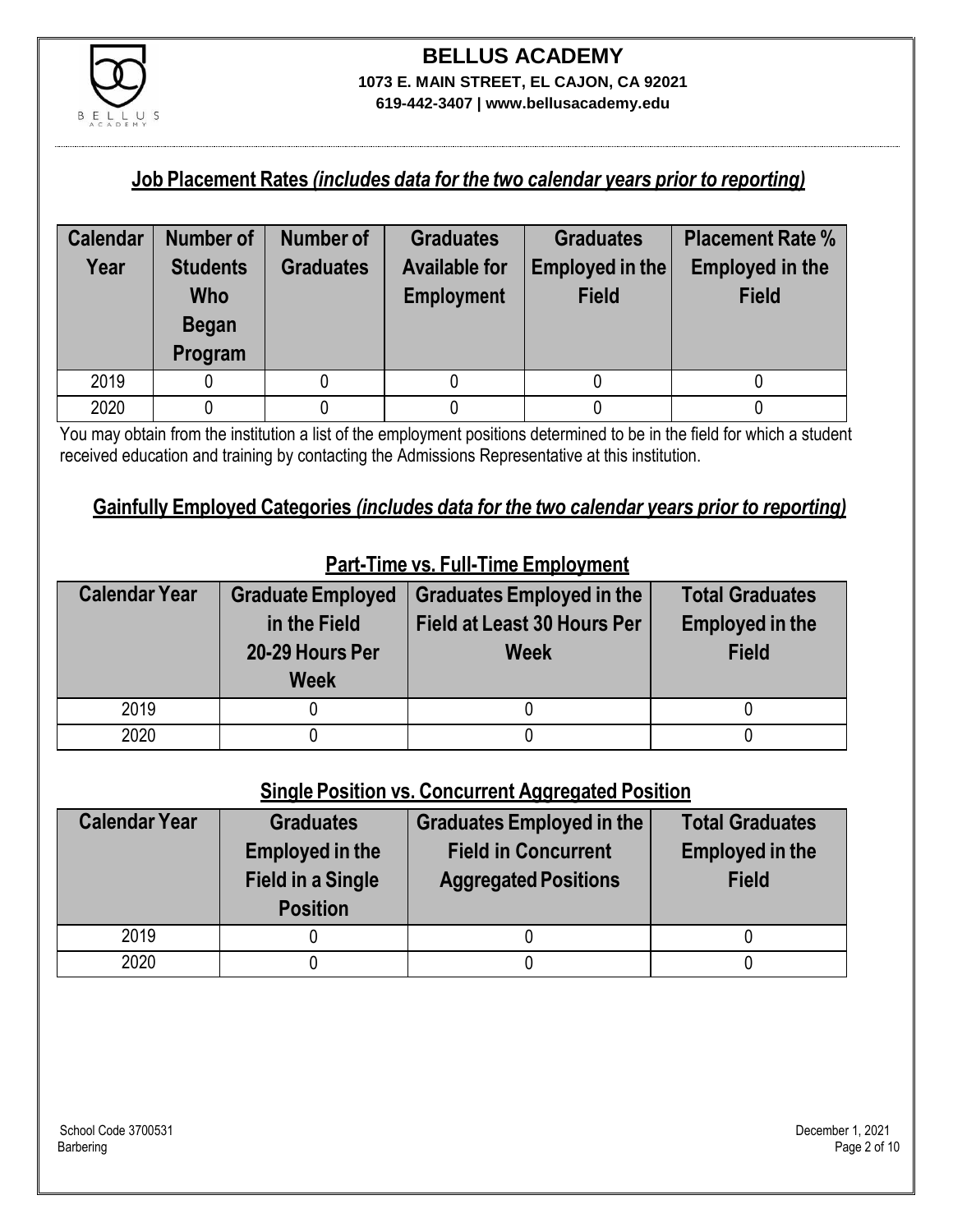

## **BELLUS ACADEMY 1073 E. MAIN STREET, EL CAJON, CA 92021**

**619-442-3407 | www.bellusacademy.edu**

## **Self-Employed / Freelance Positions**

| <b>Calendar Year</b> | <b>Graduates Employed who are Self-</b><br><b>Employed or Working Freelance</b> | <b>Total Graduates</b><br><b>Employed in the Field</b> |
|----------------------|---------------------------------------------------------------------------------|--------------------------------------------------------|
| 2019                 |                                                                                 |                                                        |
| 2020                 |                                                                                 |                                                        |

## **InstitutionalEmployment**

| <b>Calendar Year</b> | <b>Graduates Employed in the Field who are</b><br><b>Employed by the Institution, an Employer</b><br>Owned by the Institution, or an Employer<br>who Shares Ownership with the | <b>Total Graduates</b><br><b>Employed in the Field</b> |
|----------------------|--------------------------------------------------------------------------------------------------------------------------------------------------------------------------------|--------------------------------------------------------|
|                      | Institution.                                                                                                                                                                   |                                                        |
| 2019                 |                                                                                                                                                                                |                                                        |
| 2020                 |                                                                                                                                                                                |                                                        |

**Student's Initials:** Date:

**Initial only after you have had sufficient time to read and understand the information.**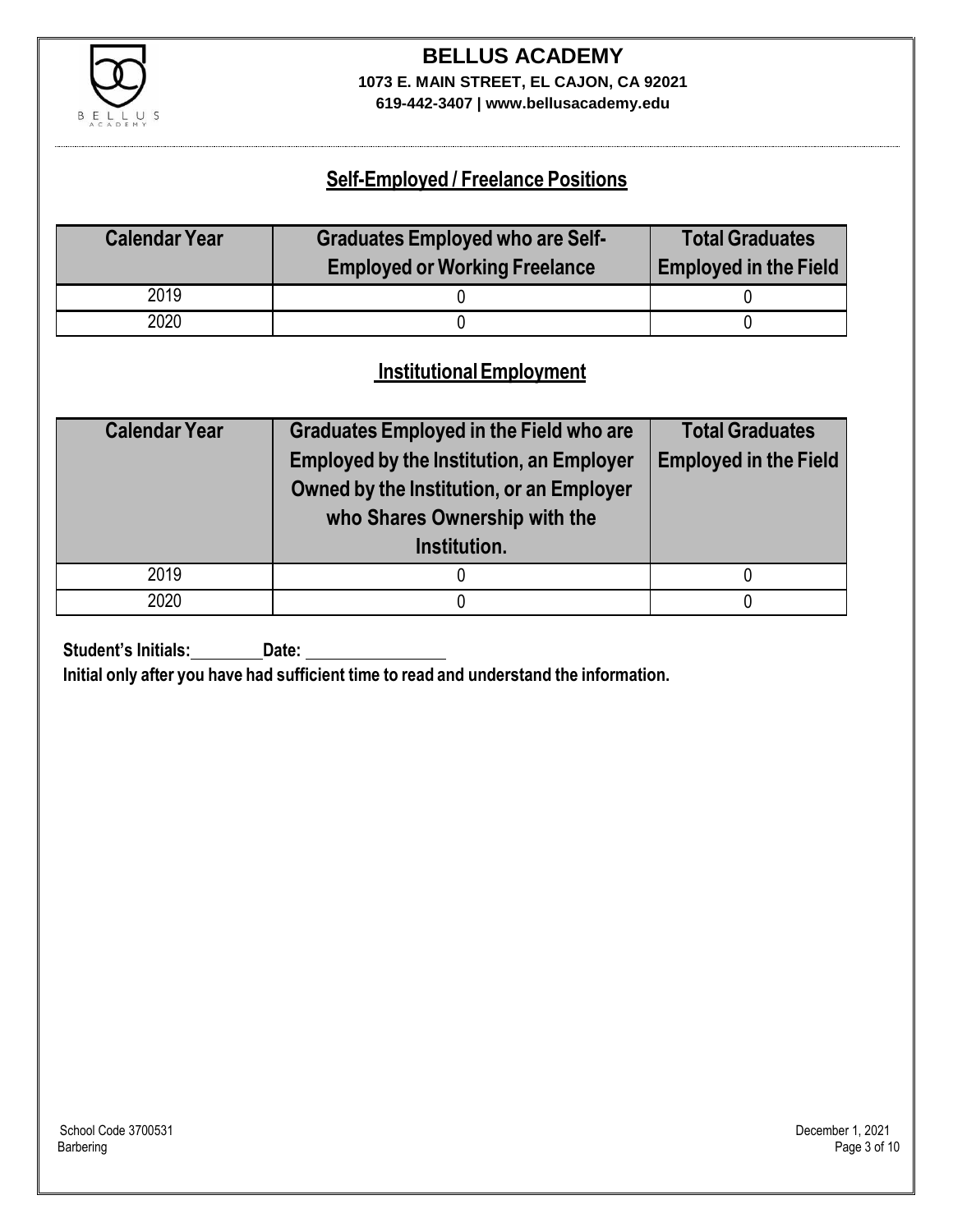

#### **License Examination Passage Rates** *(includes data for the two calendar years prior to reporting)*

| <b>Calendar</b><br>Year | Number of<br><b>Graduates in</b><br><b>Calendar Year</b> | Number of<br><b>Graduates</b><br><b>Taking Exam</b> | <b>Who</b><br><b>Number</b><br><b>First</b><br><b>Passed</b><br><b>Available Exam</b><br>Exam | <b>Number Who</b><br><b>Failed First</b><br><b>Available</b><br>Exam | <b>Passage</b><br><b>Rate</b> |
|-------------------------|----------------------------------------------------------|-----------------------------------------------------|-----------------------------------------------------------------------------------------------|----------------------------------------------------------------------|-------------------------------|
| 2019                    |                                                          |                                                     |                                                                                               |                                                                      |                               |
| 2020                    |                                                          |                                                     |                                                                                               |                                                                      |                               |

Licensure examination passage data is not available from the state agency administering the examination. We are unable to collect data from 0 graduates.

**Student's Initials: Date: Initial only after you have had sufficient time to read and understand the information.**

School Code 3700531 December 1, 2021<br>Barbering Page 4 of 10 Barbering Page 4 of 10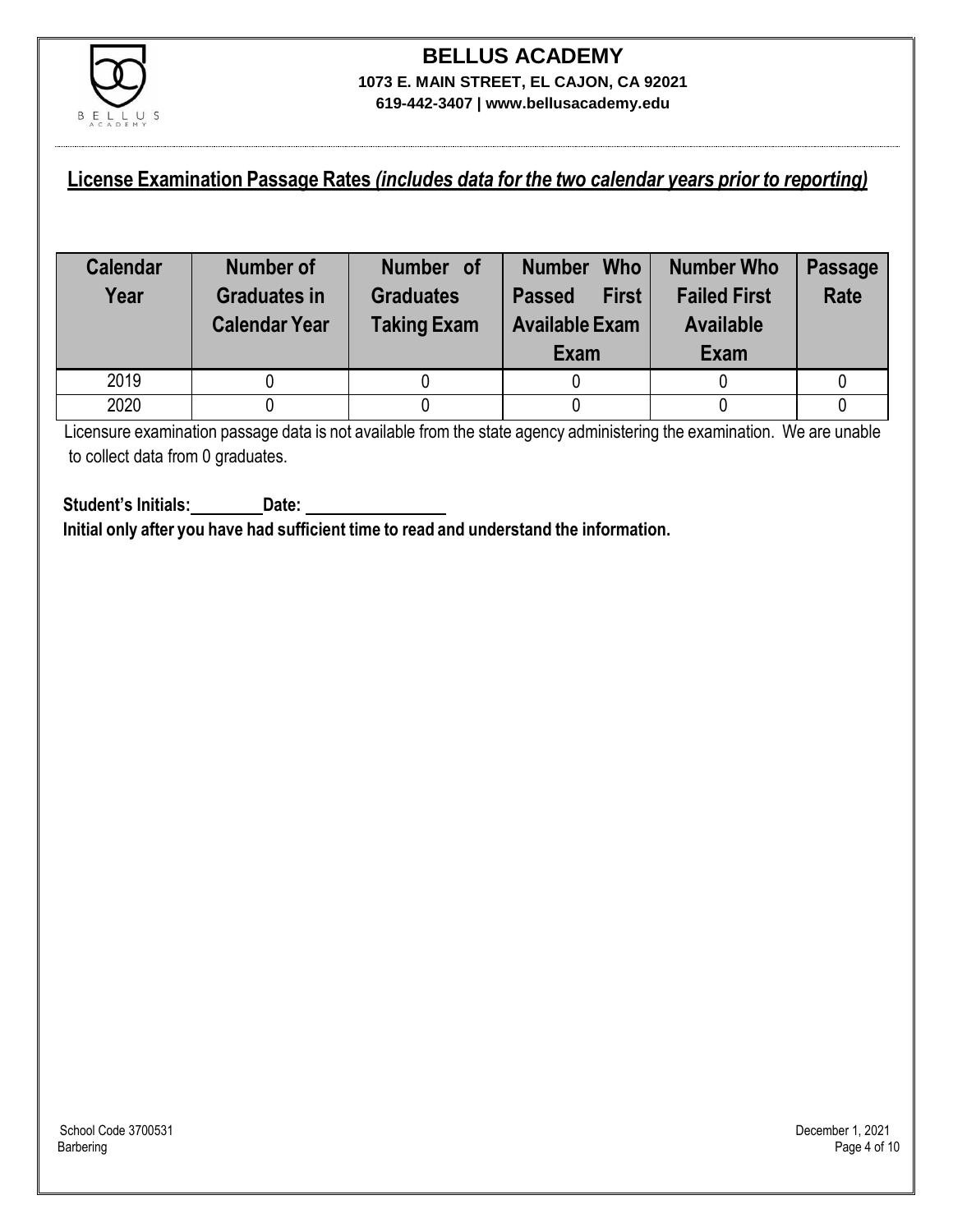

### **Salary and Wage Information** *(includes data for the two calendar years prior to reporting)*

#### **Annual salary and wages reported for graduates employed in the field.**

| <b>Calendar</b> | <b>Graduates</b>     | <b>Graduates</b>   |                   |                      |                | $ $20,001$ $$35,001$ $ $40,001$ $ $45,001$ No Salary |
|-----------------|----------------------|--------------------|-------------------|----------------------|----------------|------------------------------------------------------|
| Year            | <b>Available for</b> | <b>Employed in</b> |                   |                      | $\blacksquare$ | <b>Information</b>                                   |
|                 | <b>Employment</b>    | <b>Field</b>       | \$25,000 \$40,000 | $ $45,000$ $$50,000$ |                | <b>Reported</b>                                      |
| 2019            |                      |                    |                   |                      |                |                                                      |
| 2020            |                      |                    |                   |                      |                |                                                      |

A list of sources used to substantiate salary disclosures is available from the school. Wage and salary data was gathered using the following data: Graduate Employment verification. Additional wage and salary information may be found on the Bureau of Labor Statistics O\*Net websites for each discipline at:

Barbering

[https://www.careerinfonet.org/occ\\_rep.asp?optstatus=011000000&soccode=395011&id=1&nodeid=2&stfips=06&sea](https://www.careerinfonet.org/occ_rep.asp?optstatus=011000000&soccode=395011&id=1&nodeid=2&stfips=06&search=Go) [rch=Go](https://www.careerinfonet.org/occ_rep.asp?optstatus=011000000&soccode=395011&id=1&nodeid=2&stfips=06&search=Go)

**Student's Initials: Date: Initial only after you have had sufficient time to read and understand the information.**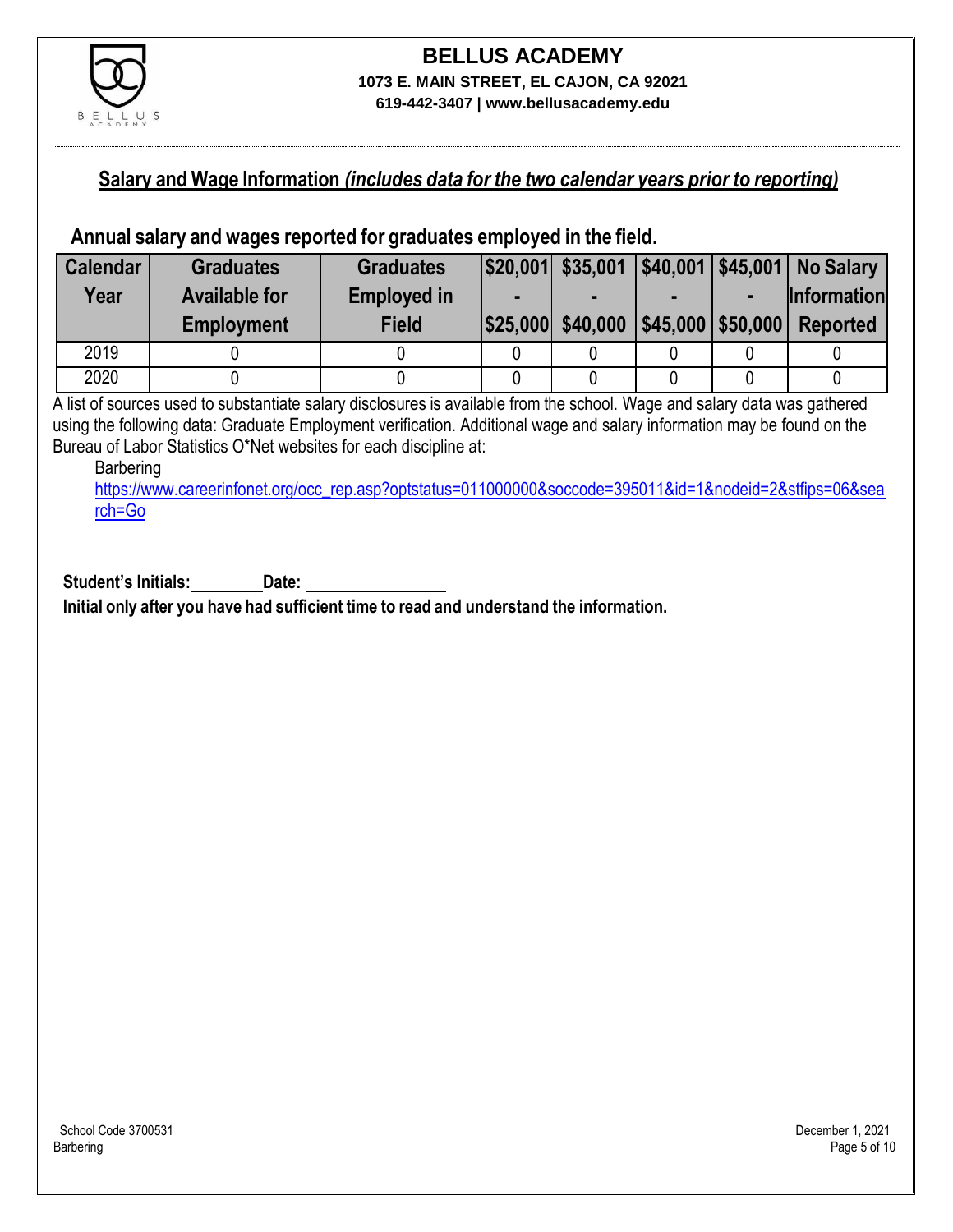

## **Cost of Educational Program**

Total charges for the program for students completing on time in 2019: **\$21,128.** Total charges may be higher for students that do not complete on time.

Total charges for the program for students completing on time in 2020: **\$21,270.** Total charges may be higher for students that do not complete on time.

**Student's Initials: Date: Initial only after you have had sufficient time to read and understand the information.**

## **Federal Student Loan Debt**

| <b>Calendar</b><br>Year(s) | Most recent three<br>year cohort default<br>rate, as reported by<br>the United State<br>Department of<br>Education. <sup>1</sup> | The percentage of<br>enrolled students<br>receiving federal<br>student loans to<br>pay for this<br>program. | The percentage of<br>graduates who<br>took out federal<br>student loans to<br>pay for this<br>program. | The average amount of<br>federal student loan<br>debt of graduates who<br>took out federal<br>student loans at this<br>institution. |
|----------------------------|----------------------------------------------------------------------------------------------------------------------------------|-------------------------------------------------------------------------------------------------------------|--------------------------------------------------------------------------------------------------------|-------------------------------------------------------------------------------------------------------------------------------------|
| 2019                       |                                                                                                                                  |                                                                                                             |                                                                                                        | \$4641                                                                                                                              |
| 2020                       | 1.5%                                                                                                                             |                                                                                                             |                                                                                                        | \$3739                                                                                                                              |

<sup>1</sup>The percentage of students who defaulted on their federal student loans is called the Cohort Default Rate (CDR). It shows the percentage of this school's students who were more than 270 days (9 months) behind on their federal student loans within three years of when the first payment was due. This is the most recent CDR reported by the U.S. Department of Education.

**Student's Initials: Date: Initial only after you have had sufficient time to read and understand the information.**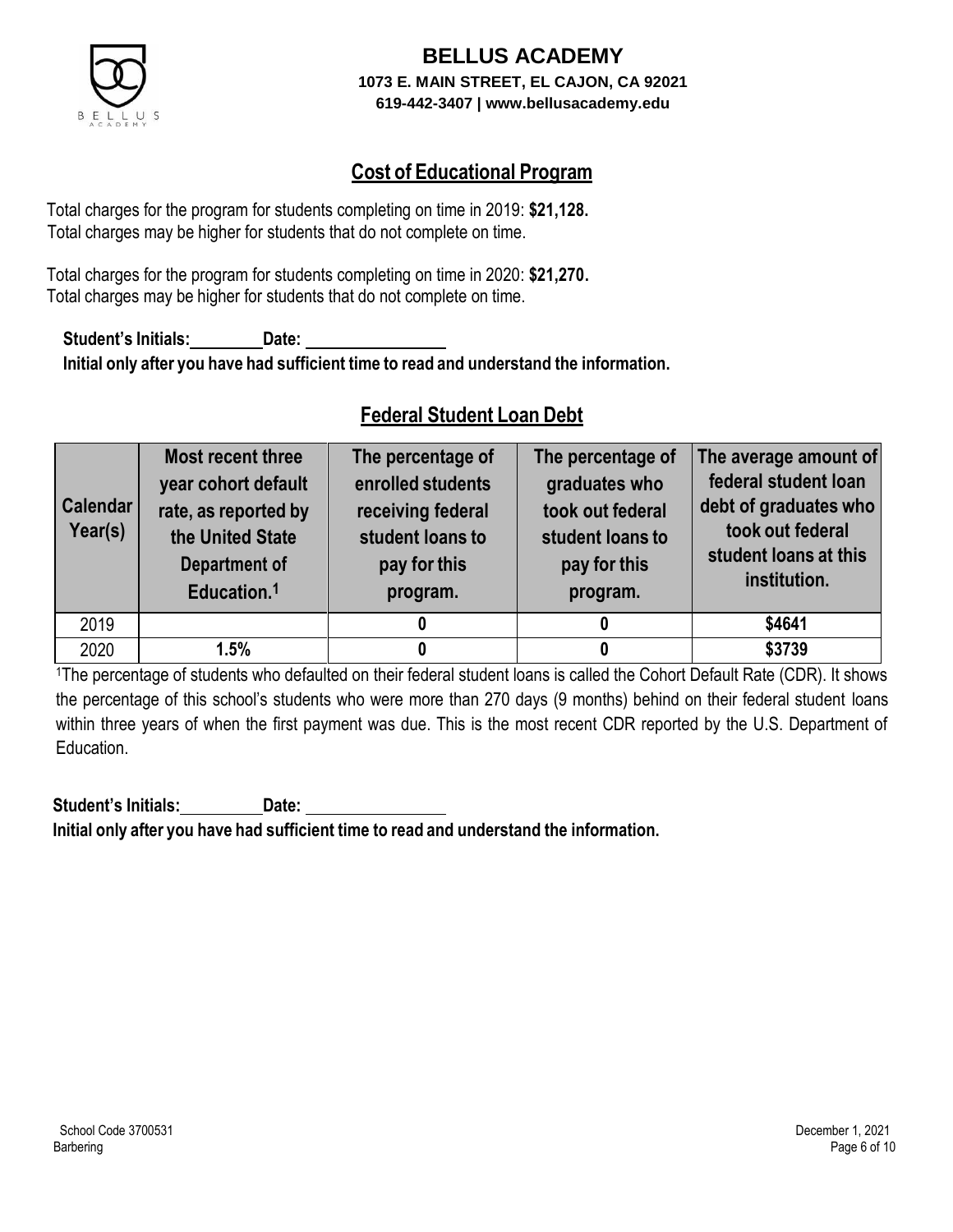

This fact sheet is filed with the Bureau for Private Postsecondary Education. Regardless of any information you may have relating to completion rates, placement rates, starting salaries, or license exam passage rates, this fact sheet contains the information as calculated pursuant to state law.

Any questions a student may have regarding this fact sheet that have not been satisfactorily answered by the institution may be directed to the Bureau for Private Postsecondary Education at 1747 N. Market Blvd, Suite 225, Sacramento, CA 95834, [www.bppe.ca.gov,](http://www.bppe.ca.gov/) toll-free telephone number (888) 370-7589 or by fax (916) 263-1897.

Student Name – Print

Student Signature Date Date

School Official Date Date Date Date Date Date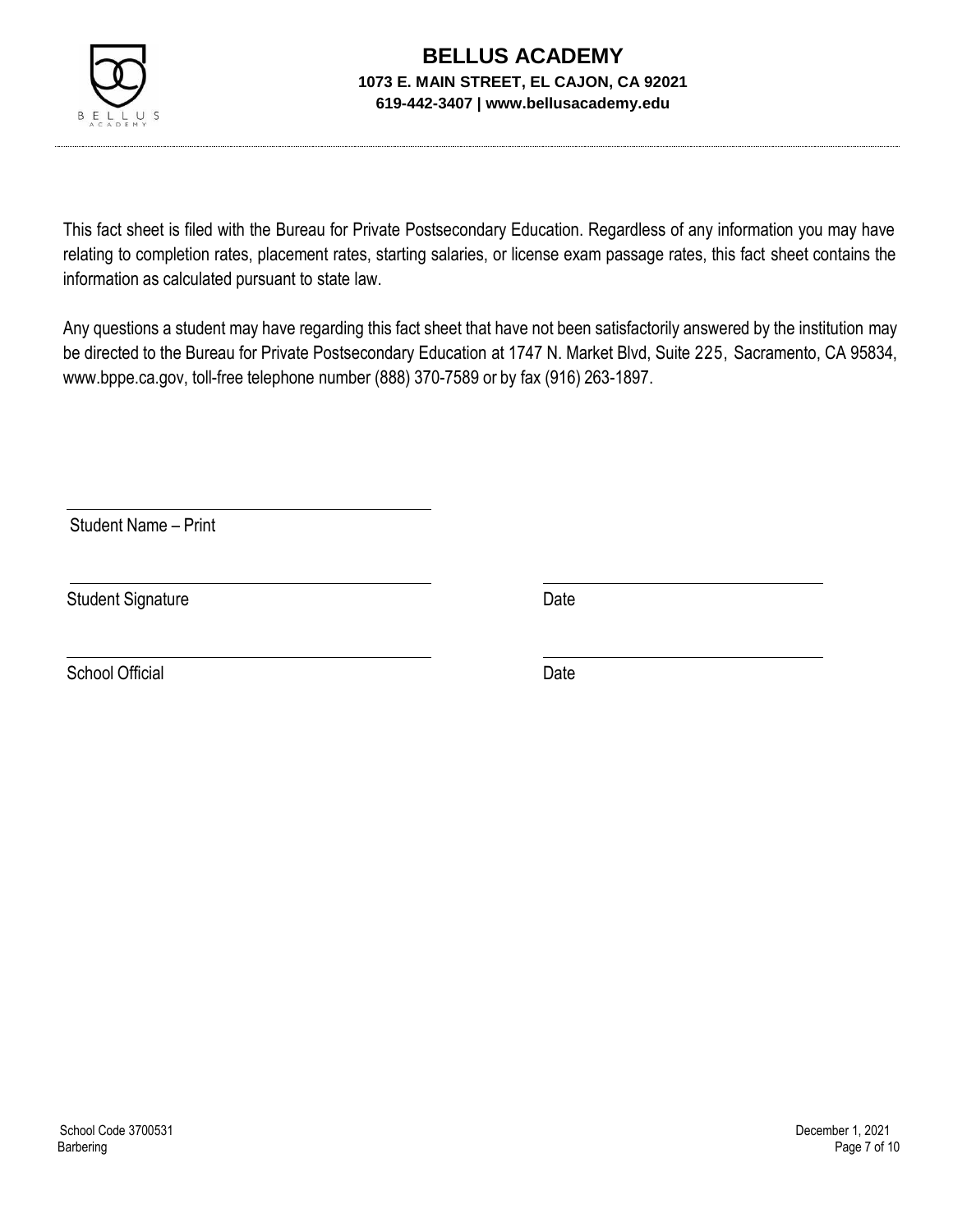

# **BELLUS ACADEMY**

#### **1073 E. MAIN STREET, EL CAJON, CA 92021 619-442-3407 | www.bellusacademy.edu**

## **Definitions**

- "Number of Students Who Began the Program" means the number of students who began a program who were scheduled to complete the program within 100% of the published program length within the reporting calendar year and excludes all students who cancelled during the cancellation period.
- "Students Available for Graduation" is the number of students who began the program minus the number of students who have died, been incarcerated, or been called to active military duty.
- "Number of On-time Graduates" is the number of students who completed the program within 100% of the published program length within the reporting calendar year.
- "On-time Completion Rate" is the number of on-time graduates divided by the number of students available for graduation.
- "150% Graduates" is the number of students who completed the program within 150% of the program length (includes on-time graduates).
- "150% Completion Rate" is the number of students who completed the program in the reported calendar year within 150% of the published program length, including on-time graduates, divided by the number of students available for graduation.
- "Graduates Available for Employment" means the number of graduates minus the number of graduates unavailable for employment.
- "Graduates Unavailable for Employment" means the graduates who, after graduation, die, become incarcerated, are called to active military duty, are international students that leave the United States or do not have a visa allowing employment in the United States, or are continuing their education in an accredited or bureau-approved postsecondary institution.
- "Graduates Employed in the Field" means graduates who beginning within six months after a student completes the applicable educational program are gainfully employed, whose employment has been reported, and for whom the institution has documented verification of employment. For occupations for which the state requires passing an examination, the six months period begins after the announcement of the examination results for the first examination available after a student completes an applicable educational program.
- "Placement Rate Employed in the Field" is calculated by dividing the number of graduates gainfully employed in the field by the number of graduates available for employment.
- "Number of Graduates Taking Exam" is the number of graduates who took the first available exam in the reported calendar year.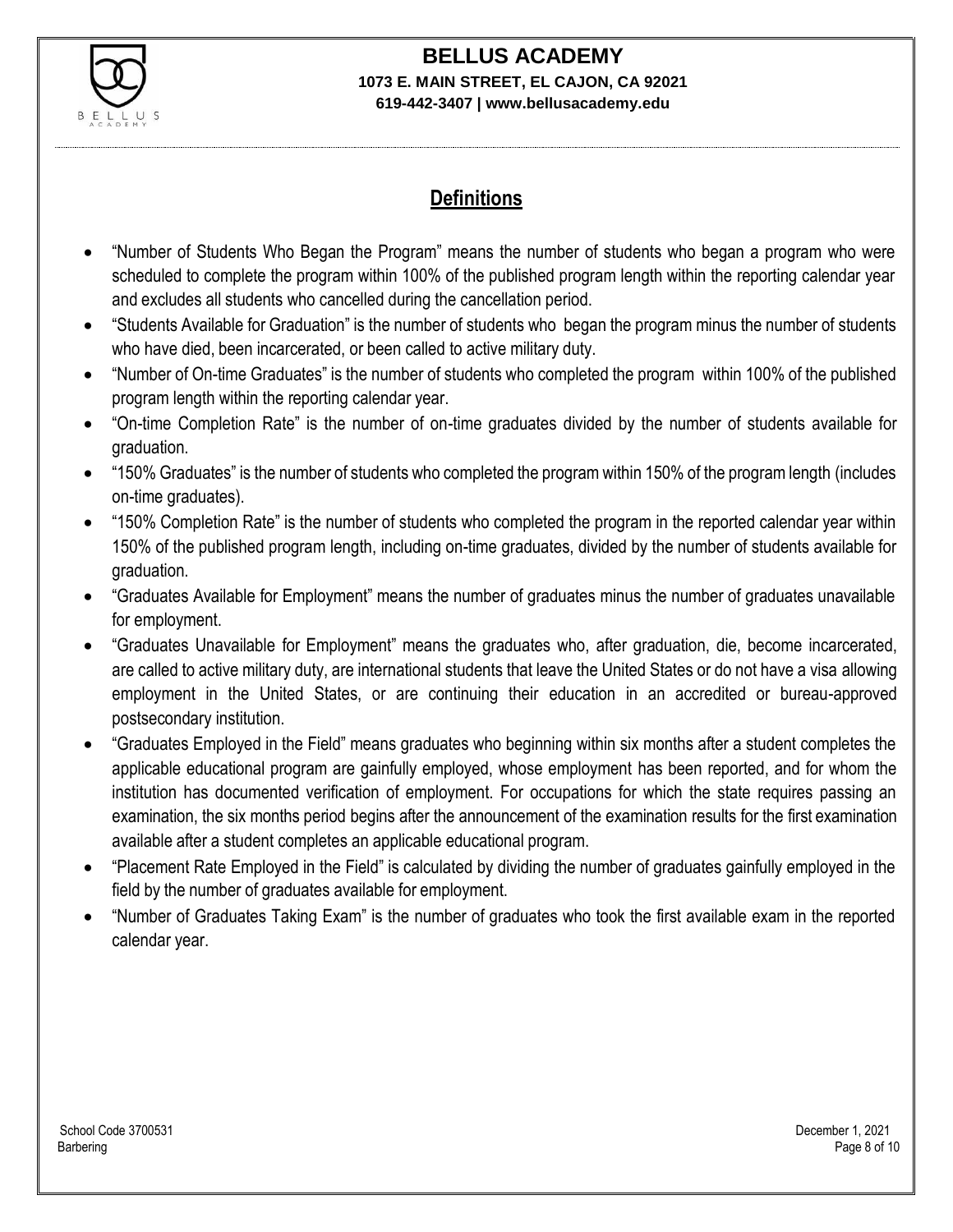

- "First Available Exam Date" is the date for the first available exam after a student completed a program.
- "Passage Rate" is calculated by dividing the number of graduates who passed the exam by the number of graduates who took the reported licensing exam.
- "Number Who Passed First Available Exam" is the number of graduates who took and passed the first available licensing exam after completing the program.
- "Salary" is as reported by graduate or graduate's employer.
- "No Salary Information Reported" is the number of graduates for whom, after making reasonable attempts, the school was not able to obtain salary information.